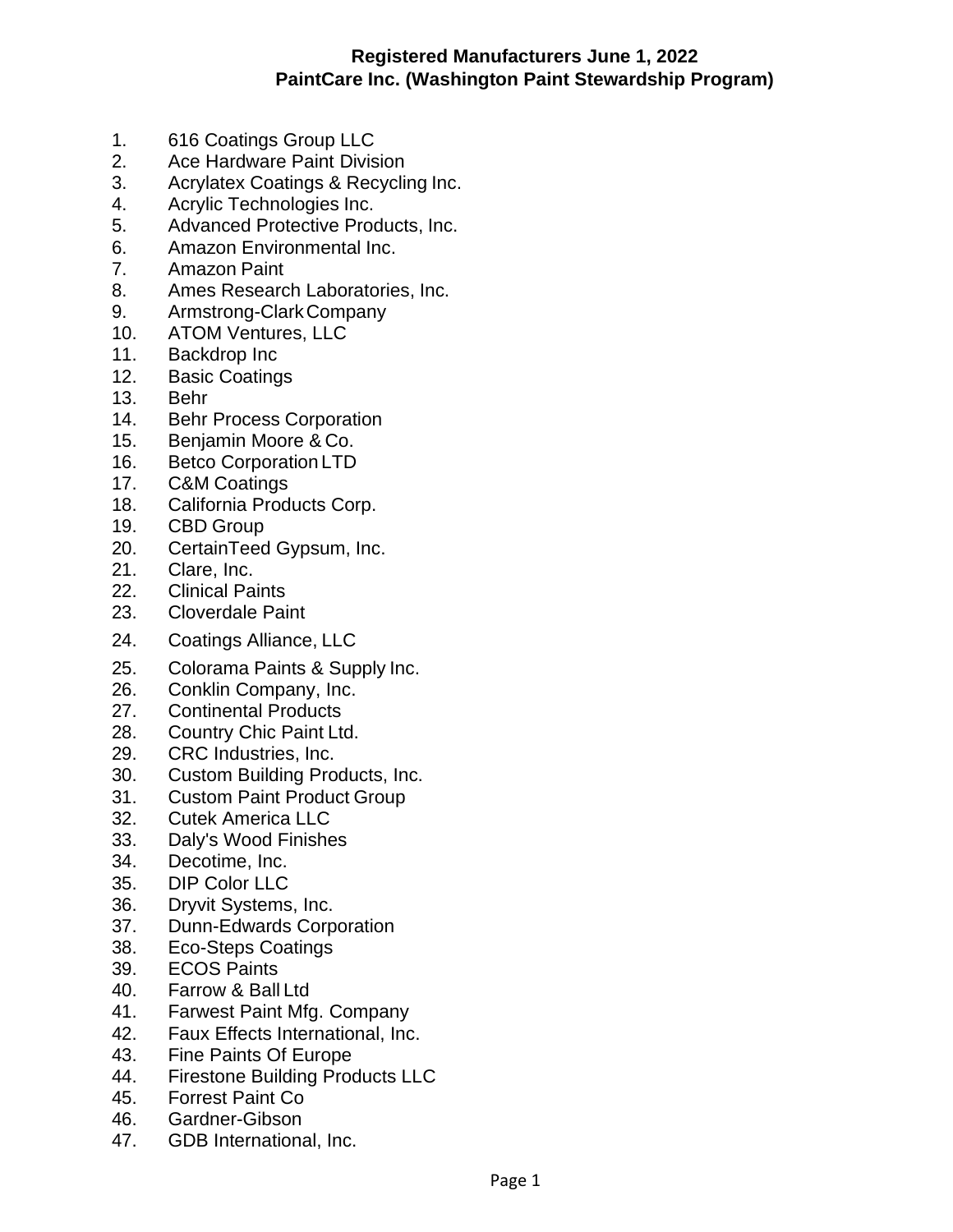## **Registered Manufacturers June 1, 2022 PaintCare Inc. (Washington Paint Stewardship Program)**

- 48. Gemini Coatings, Inc.
- 49. Gemini Industries, Inc.
- 50. General Finishes
- 51. Golden Artist Colors, Inc.
- 52. GoodFilla
- 53. GreenSheen Eco-Friendly Paint
- 54. H. Behlen & Bro.
- 55. Hamilton Drywall Products
- 56. Hamilton Materials Northwest LLC
- 57. Harrison Paint Company
- 58. Henry Company LLC
- 59. Heartwood Corp
- 60. Hirshfield's Paint Manufacturing Inc.
- 61. ICP Construction
- 62. Imperial Paints LLC
- 63. Kelly Moore Paint Company, Inc
- 64. Kop-Coat, Inc.
- 65. Laticrete International, Inc.
- 66. Lullaby Paints
- 67. Masterchem Industries LLC
- 68. Messmer's Inc.
- 69. Metro Paint
- 70. Mia Colore
- 71. Miller Paint Company Inc.
- 72. NCH Corporation
- 73. Old Masters
- 74. Osmo USA
- 75. Penofin
- 76. Performance Coatings,Inc.
- 77. Perma-Chink Systems, Inc.
- 78. PPG Architectural Finishes, Inc.
- 79. Premier Finishes Inc.
- 80. Pinnacle Coatings Group
- 81. Preserva Products,Ltd
- 82. Pure and Original
- 83. Quikrete
- 84. Ready Seal, Inc.
- 85. Recolor Paints, LLC
- 86. Richard's Paint Manufacturing Co Inc.
- 87. Rodda Paint Company
- 88. Roman Decorating Products, LLC
- 89. RPM Wood Finishes Group, Inc.
- 90. Rudd Company, Inc.
- 91. Rust-Oleum Corporation
- 92. Sansin Corporation, The
- 93. Sashco, Inc
- 94. SaverSystems, Inc.
- 95. Sika Corporation
- 96. Sto Corp.